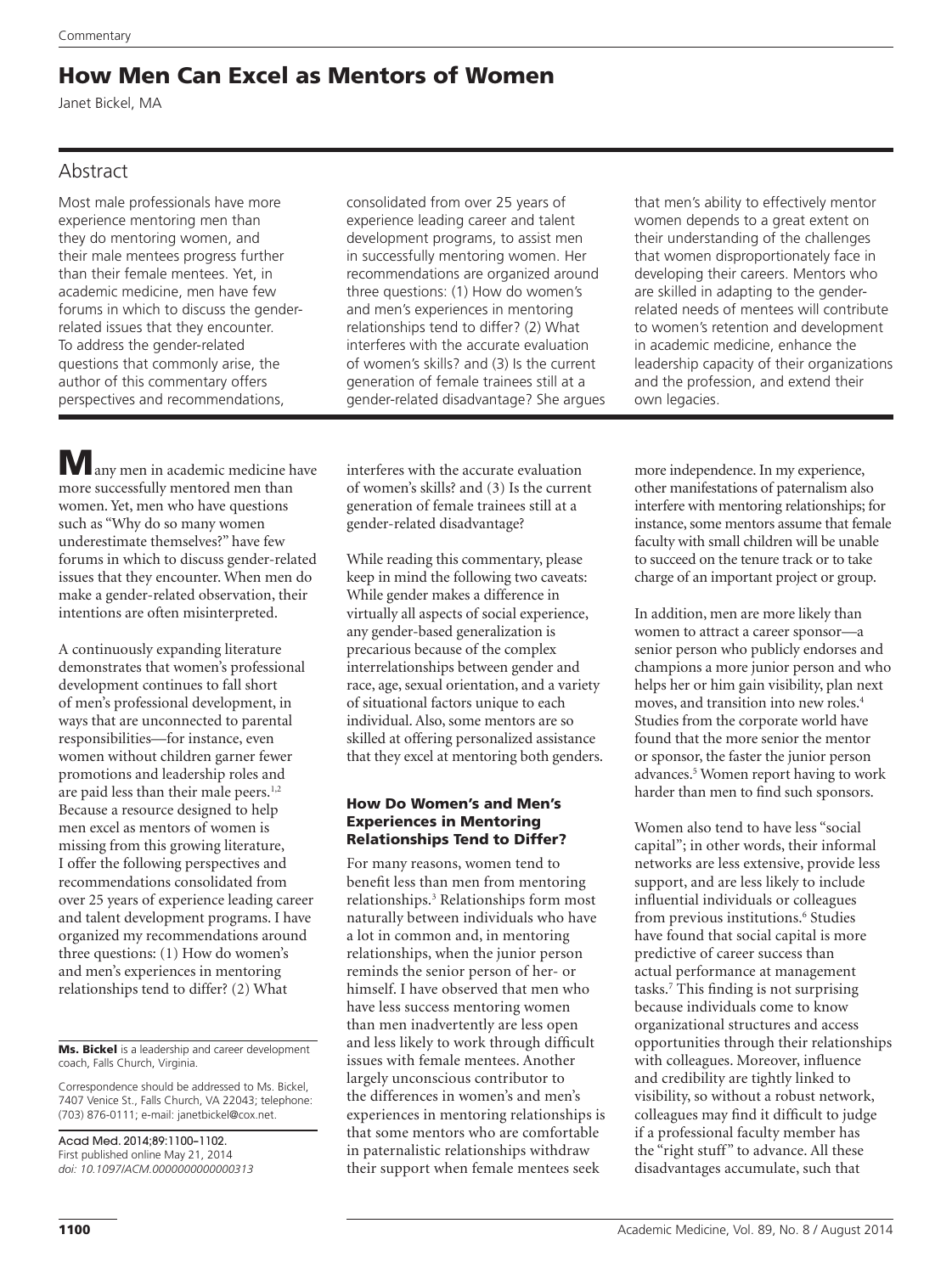fewer women than men achieve their career and leadership potentials.

A greater awareness of these differences will enable men to improve the quality and frequency of their mentoring and sponsorship of women. Assisting women to form professional networks is particularly important for bolstering their resilience and persistence.<sup>8</sup> For example, by coaching female mentees on strategies for expanding their networks and by connecting mentees to their own colleagues, mentors multiply their impact with relatively little effort. In addition, nominating mentees when possible for professional growth opportunities will help the mentees to acquire organizational savvy and visibility.

Some mentors are too easily discouraged when a female mentee does not immediately respond with enthusiasm to an offer of professional support. She may not share the mentor's estimate of her potential (see below) or may not be able to relate to the mentor's career trajectory. Here, I recommend that mentors consider mentees' entire career paths, not just their immediate future. For instance, a mentor could respond with "Let me know when you're ready for me to nominate you." Even in highly competitive fields, many ways to build a career exist, and the fastest way is not always possible, nor is it always best.

#### What Interferes With the Accurate Evaluation of Women's Skills?

Cognitive shortcuts are built into our brains. Concluding that everyone is biased and that these biases are not readily overcome, Daniel Kahneman,<sup>9</sup> in his book *Thinking, Fast and Slow*, recommends that individuals improve their ability to recognize the situations in which they are likely to overlook key data. Then, he argues, they should slow down and pay closer attention to the situations at hand.9 Unfortunately, perceptual bias is most likely to occur when evaluators are under time pressure and when they lack specific decision-making criteria—the very conditions under which many mentoring relationships are built and search, selection, and promotion decisions are made.

Hundreds of studies demonstrate that cognitive shortcuts commonly translate into the undervaluation of women. For example, a recent randomized doubleblind study found that science faculty of both sexes (who pride themselves on their objectivity) unintentionally downgraded the competence, hirability, salary offers, and mentoring of women compared with those of identical male candidates.<sup>10</sup> In a second study, with a unique methodology, a transgendered Stanford neuroscientist arrived at the same result—he reported that the obstacles he had to overcome as a woman were much greater than those he faced as a man.<sup>11</sup>

Another area of asymmetry is the way in which men and women are perceived men are expected to be agentic (assertive and decisive) and women to be communal (nurturing and egalitarian). When men demonstrate agentic behaviors, they are thought to be confident, analytic, good at details, open, and passionate. Yet these same behaviors may earn a woman the following labels: conceited, cold, picky, unsure, and controlling. In addition, women who do not demonstrate communal behaviors are penalized more than men who do not; for instance, students judge female faculty who are not nurturing more harshly than they do male faculty who are not. Thus, success and likeability correlate negatively for women, creating a classic double bind because, to be successful, one needs to be likeable.<sup>12</sup>

Accurate assessment of a mentee's potential and performance is critical to a mentor's effectiveness. For example, the actions of a mentor whose lens is constricted by gender stereotypes abets women's internalization of cultural expectations that women should stay behind the scenes, thereby undermining their actual skills and ambitions.

How, then, might men take into account that many women have internalized such cultural messages, which unnecessarily limit their growth as professionals? First, they can keep in mind that, unlike men, many women have or will be penalized for self-promoting or agentic behaviors. By recognizing women's tendency to underestimate themselves, mentors can be ready when necessary to bolster mentees' self-efficacy (i.e., the belief that one can achieve a goal); for instance, a mentor could remind a mentee of the goals she already has achieved.

Mentors also can recommend to mentees approaches that combine agentic and communal behaviors and then role-play these techniques until mentees can combine them. This practice is especially important with regard to the increasingly critical skills needed to negotiate for resources. Women already are at a disadvantage because negotiators tend to offer women lower salaries and fewer resources than they do men.13 Thus, mentors also can coach mentees on developing versatile communication styles, keeping in mind the cultural limits placed on the agentic behaviors of women. As part of such work together, mentors can give mentees feedback on how they come across (and encourage them to ask for this feedback) and recommend additional role models who possess the skills that the mentees need to develop.

### Is the Current Generation of Female Trainees Still at a Gender-Related Disadvantage?

Even now that women make up almost half of medical school classes, fewer female medical students than male students see themselves as leaders.<sup>14</sup> Once they reach clinical clerkships, many women still default to stereotypically feminine behaviors (e.g., apologizing and doing the work of support staff), and they are less able than their male peers to negotiate uncomfortable situations with attendings.15

Many female medical students also perceive that they are not as likely as their male peers to be invited to participate in male-dominated networks and that female mentors are less able to provide access to key networks. They also expect female mentors to be more relational and supportive and male mentors to provide more data-driven or informational advising.16 Thus, even though female medical students express a desire to move beyond gender stereotypes, they still fall prey to them. Each generation of women seemingly reinvents a knowledge of gender bias; hence, they remain unprepared when they encounter genderrelated disadvantages.

Emerging from training with fewer relationships with powerful individuals, female professionals tend to begin falling behind men as soon as they leave school.17 Moreover, they still start off with lower pay and garner fewer promotions than men. These outcomes may reflect women's belief that hard work and talent are enough to ensure success.